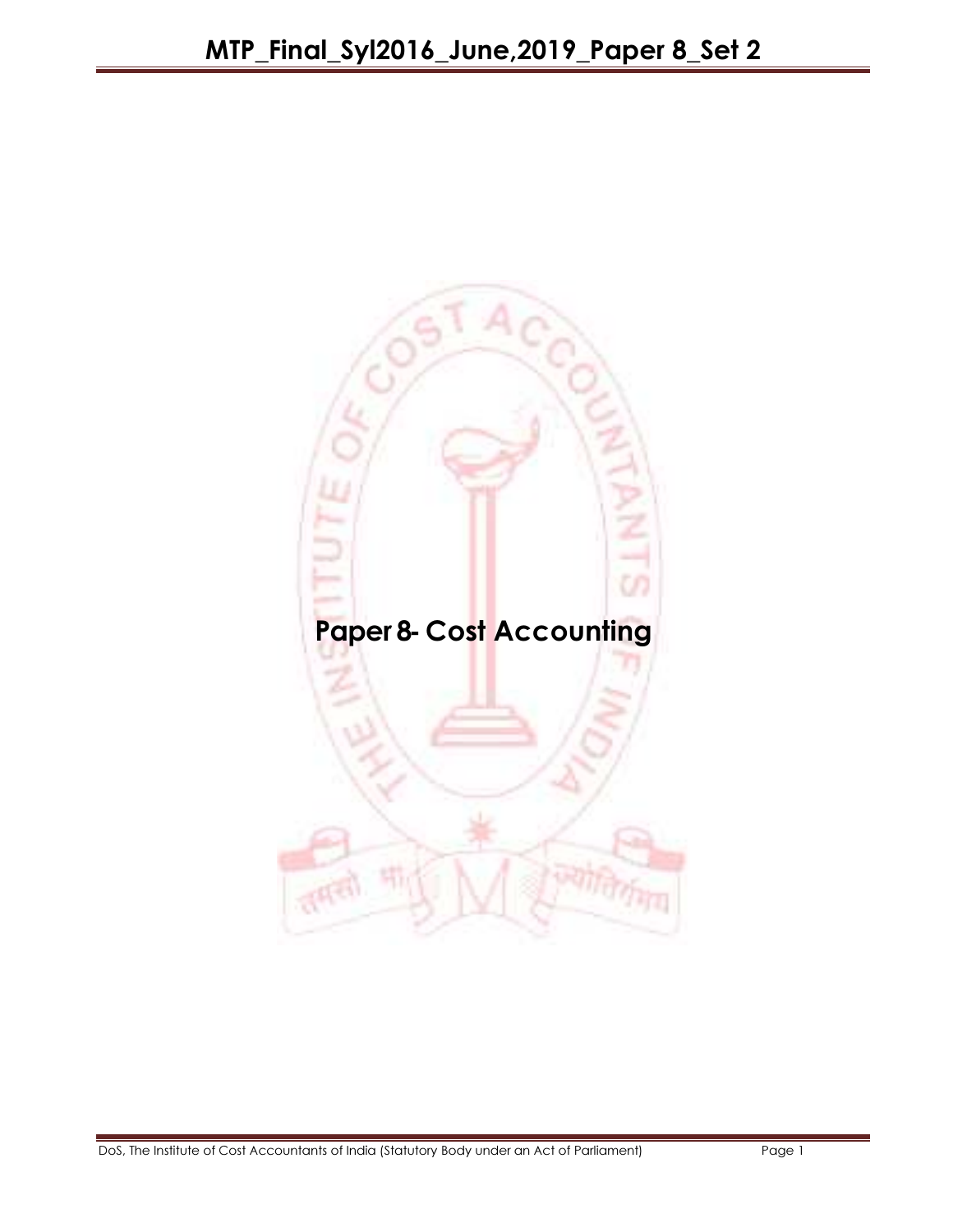## Paper-8: - Cost Accounting

Full Marks: 100 Time allowed:3 hours

### Section-A

## Section A contains Question Number 1.All parts of this question are compulsory.

#### 1. Answer the following questions

(a) Choose the most Appropriate alternative for the following (You may write only the Roman numeral and the alphabet chosen for your answer); 1 X 10 =10

- (i) Cost units of Automobile Industry
- (a) Cubic meter
- (b) Bed night
- (c) Number of Call
- (d) Number of vehicle
- (ii) Which of the following is considered as accounting record?
- (a) Bin Card
- (b) Bill material
- (c) Store Ledger
- (d) None of these
- (iii) Charging to a cost center those overheads that result solely for the existence of that cost center is known as
- (a) Allocation
- (b) Apportionment
- (c) Absorption
- (d) Allotment
- (iv) CAS- 13 stands for
- (a) Joint Cost
- (b) Interest and financing charges
- (c) Employee Cost
- (d) Cost of service cost centre

### (v) Which of the following is not an element of works overhead?

- (a) Sales manger's salary
- (b) Plant manager's salary
- (c) Factory repairman's wages
- (d) Product inspector's salary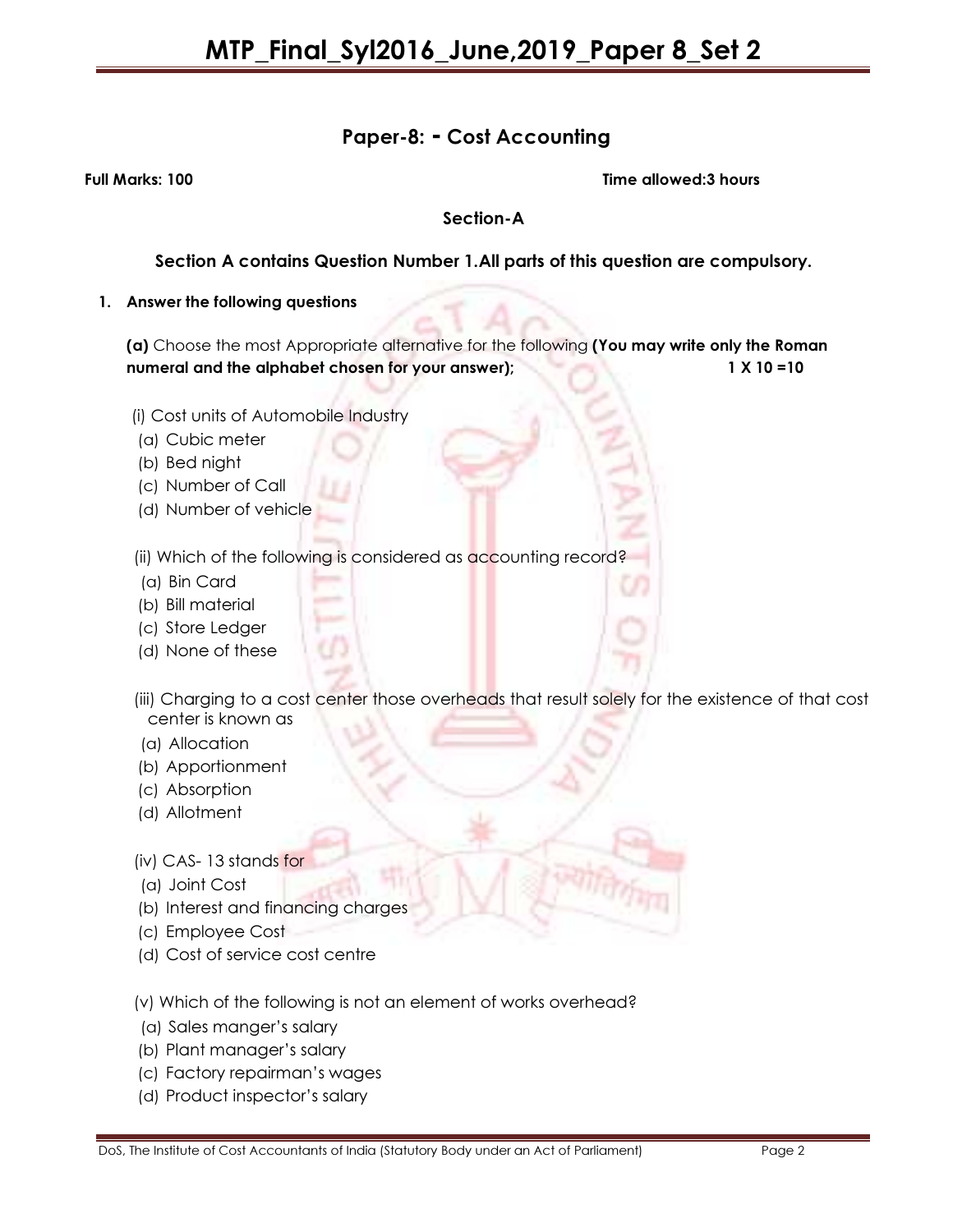- (vi) Cost Price is not fixed in case of
- (a) Cost plus contracts
- (b) Escalation clause
- (c) De escalation clause
- (d) All of the above
- (vii) Standard quantity of material for one unit of output is 15 kgs @ 8 per kg.Actual output during a given period is 800 units. The standards quantity of raw material.
- (a) 1,200 kgs
- (b) 1,600 kgs
- (c) 12,000 kgs
- (d) None of these

(viii) Which of the following is a long-term budget?

- (a) Master Budget
- (b) Flexi budget
- (c) Cash budget
- (d) Capital budget
- (ix) Time keeping refers to
- (a) Time spent by workers on their job
- (b) Time spent by workers in factory
- (c) Time spent by workers without work
- (d) Time spent by workers on their job
- (x) What will be the accounting entry for absorption of factory overhead?
- (a) Dr. Works in progress control A/c Cr.Factory overhead control A/c
- (b) Dr. Factory overhead Cr.Factory Overhead Control A/c
- (c) Dr. Factory Overhead Control A/c Cr.Factory overhead A/c
- (d) No entry is required

(b) Match the statement in column I with the most appropriate statement in Column II 1X5 =5

|       | Column I                        | 3   | Column II                   |
|-------|---------------------------------|-----|-----------------------------|
| (i)   | Captive power plant expense     | (A) | Costing Profit and Loss A/C |
| (ii)  | Abnormal loss is transferred to | (B) | <b>Decision Package</b>     |
| (iii) | Zero based budgeting            | (C  | CAS <sub>6</sub>            |
| (iv)  | <b>Employee Cost</b>            | (D) | Treated as direct expenses  |
| (v)   | <b>Material Cost</b>            | (E) | CAS <sub>7</sub>            |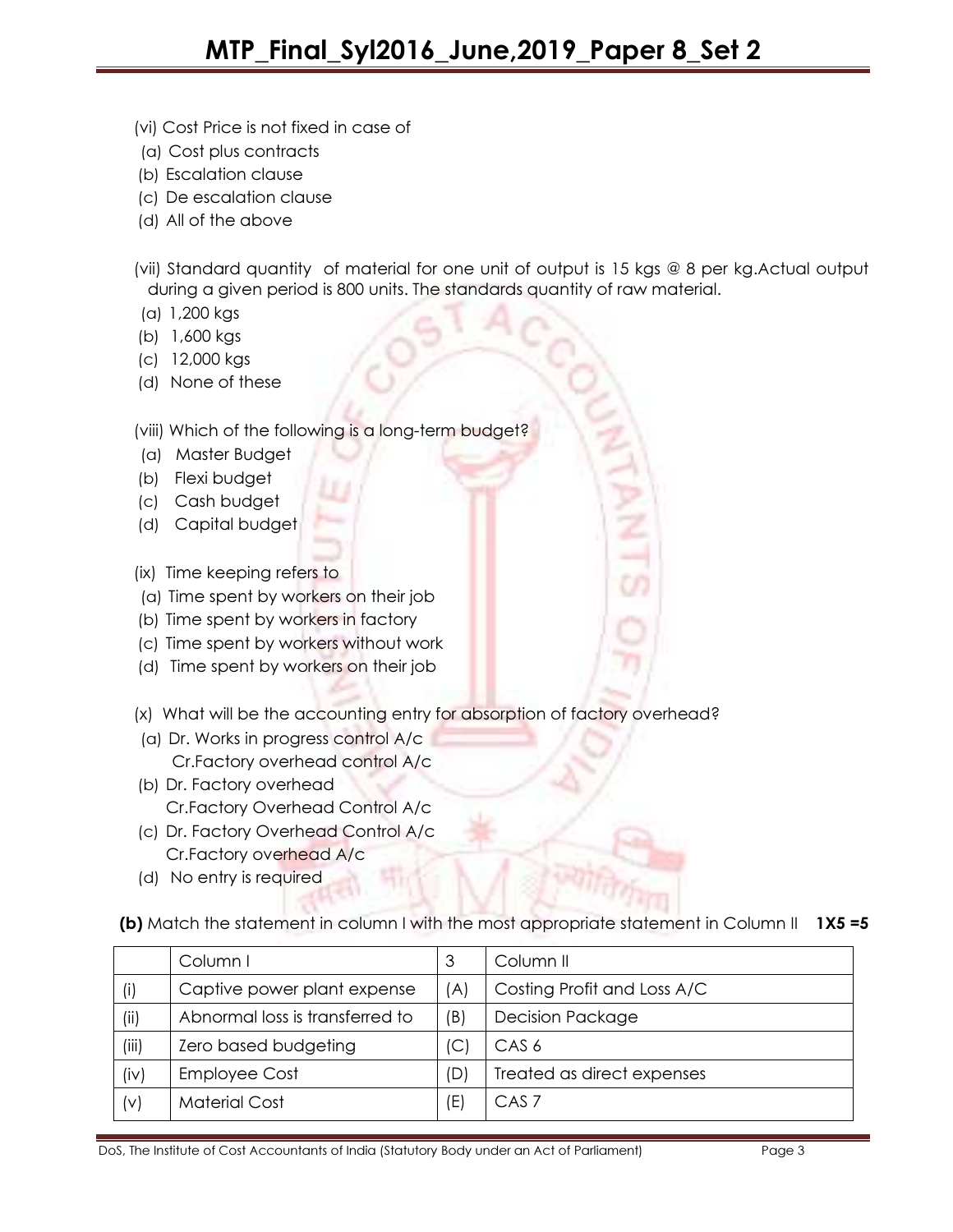(c) State whether the following statements are 'True' or 'False' 1X5=5

- (i) Differential Cost is the change in the cost due to change in activity from one level to another level
- (ii) Slow moving material have a high turnover ratio.
- (iii) Finance Cost shall form part of Direct Expense.
- (iv) CAS 2 Stands for classification of cost.
- (v) A flexible budget is one,which changes from year to year.

## (d) Fill in the blanks 1X5=5

- (i) \_\_\_\_\_\_\_\_ cost are historical costs which are incurred in the past.
- (ii) Direct Expenses \_\_\_\_\_\_\_ includes imputed cost(shall/shall not)
- (iii) In Aborption Costing cost is added to inventory.
- (iv) If the actual loss in a process is less than the normal loss,the difference is known as\_\_\_\_\_\_\_.
- $(v)$  \_\_\_\_\_\_\_\_\_ + Profit =Sales.

## Section –B

Answer any five questions from question numbers 2 to 8.

**Each question carries 15 marks** 

2(a) From the following particulars with respect to a particular item of materials of a manufacturing company. calculate the best quantity to order:

| Ordering quantities (tone) | Price per ton( $\bar{z}$ ) |
|----------------------------|----------------------------|
| Less than 500              | 12.00                      |
| 500 but less than 1,600    | 11.80                      |
| 1,600 but less than 4,000  | 11.60                      |
| 4,000 but less than 8,000  | 1.40                       |
| 8,000 and above            | 11.20                      |

The annual demand for the material is 8,000 tones. Stock holding cost are 20 % of material cost p.a The Delivery cost per order ₹ 12.00

 (b) The following particulars relate to a processing machine treating a typical material. You are required to calculate the machine hour rate.

| The Cost of the machine                                  | ₹ 20,000  |  |
|----------------------------------------------------------|-----------|--|
| <b>Estimated life</b>                                    | 10 years  |  |
| Scrap Value                                              | ₹2,000    |  |
| Working time (50 weeks of 44 hrs each)                   | 2,200 hrs |  |
| Machine maintenance per annum                            | 200 hrs   |  |
| Setting up time estimated @ 5 % of total productive time |           |  |

DoS, The Institute of Cost Accountants of India (Statutory Body under an Act of Parliament) Page 4

[8]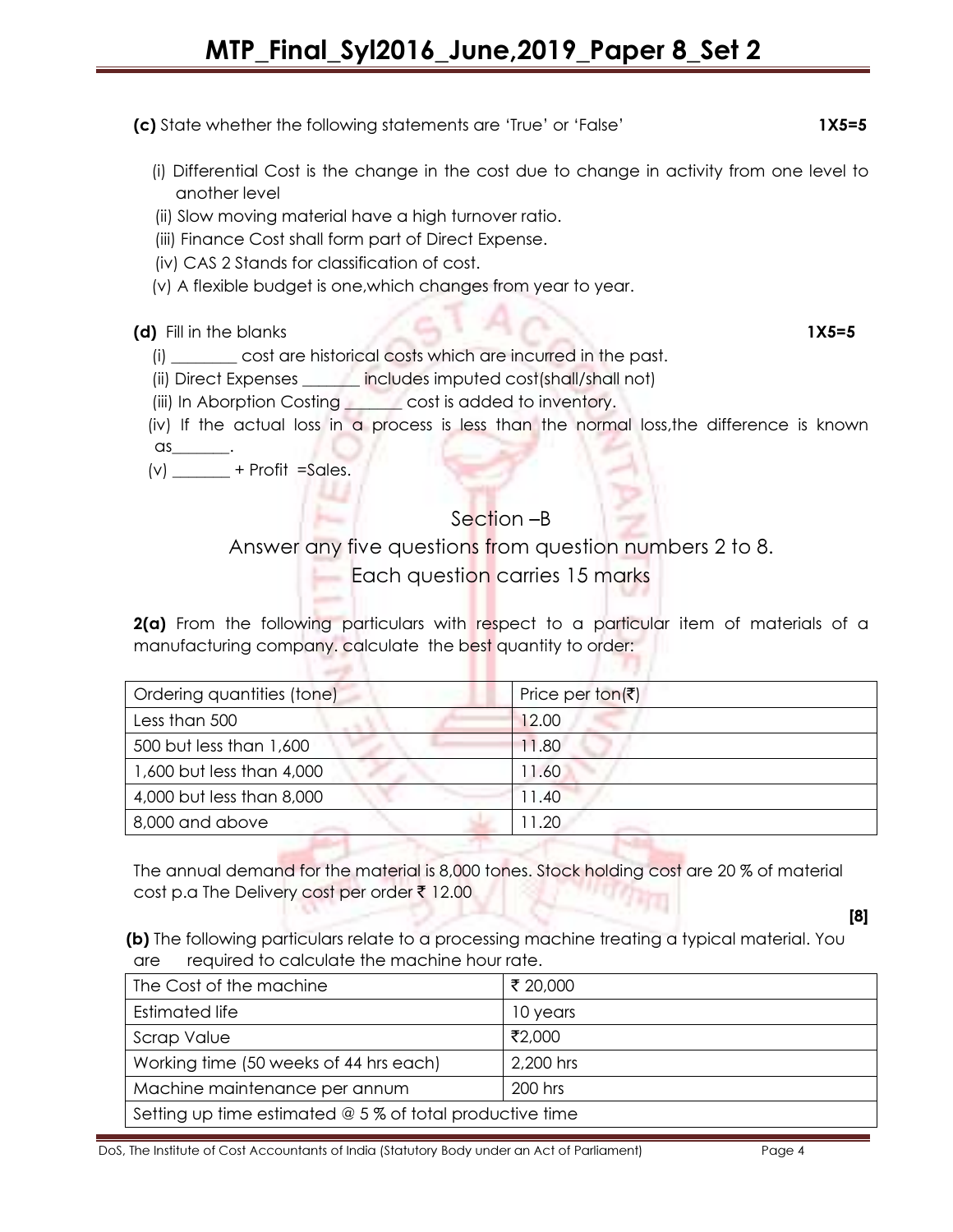# MTP\_Final\_Syl2016\_June,2019\_Paper 8\_Set 2

| Electricity is 15 units per hour $@$ 20 paise per unit. |         |  |
|---------------------------------------------------------|---------|--|
| Chemicals required weekly                               | ₹40     |  |
| 'Maintenance cost per year                              | ₹ 2,400 |  |

 Two attendants control the operations of the machine together with 6 other machine, their combined weekly wages are  $\bar{\tau}$  280.departmental overhead allocated to this machine annum  $\bar{x}$ 4,000

[7]

3(a) What are Direct Expenses as defined in CAS-10 (limited Revision 2017)? Also discuss the general principles of its measurement as per CAS-10 (Any five) [6]

(b) The following is the Trading and Profit and Loss Account of M/s.Time and trading limited for the year ended 31.12.2018

| Dr.                          | Trading and Profit & Loss Account |                                      |           |
|------------------------------|-----------------------------------|--------------------------------------|-----------|
| Particulars                  | Amount(₹)                         | <b>Particulars</b>                   | Amount(₹) |
| To, Materials consumed       | 10,62,000                         | By, Sales (30,00 units)              | 22,50,000 |
| To.Direct Wages A/c          | 5,56,500                          | By, Finished Stock A/c (1,000 units) | 60,000    |
| To, Works overhead A/c       | 3,19,500                          | By, Work -in -progress:              |           |
| To, Admn overhead A/c        | 1,43,250                          | material                             | 25,500    |
| To, Selling and Distribution |                                   |                                      |           |
| overheads A/c                | 1,70,250                          | Wages                                | 12,000    |
| To net profit                | 1,03,500                          | Works OH                             | 7,500     |
|                              | 23,55,000                         |                                      | 23,55,000 |

Manufacturing a standard unit, the company's cost records show that:

(i) Works overheads have been charged to work-in-progress at 20% on prime cost.

(ii) Administration overheads have been recovered at  $\bar{\tau}$ 4.5 per finished unit.

(iii) Selling and distribution overheads have been recovered at  $\bar{\tau}$  6 per unit sold.

(iv) The unabsorbed or over absorbed overheads have not been adjusted into costing profit and loss account.

Prepare:

(a) A Costing Profit and Loss Account indicating Net Profit.

(b) A Statement Reconciling the Profit as disclosed by Cost Accounts and that shown in Financial Accounts.

[9]

4(a) A company is manufacturing building bricks and fire bricks.Both the products require two processes. Brick forming and Heat treatment. The requirements for the two bricks are: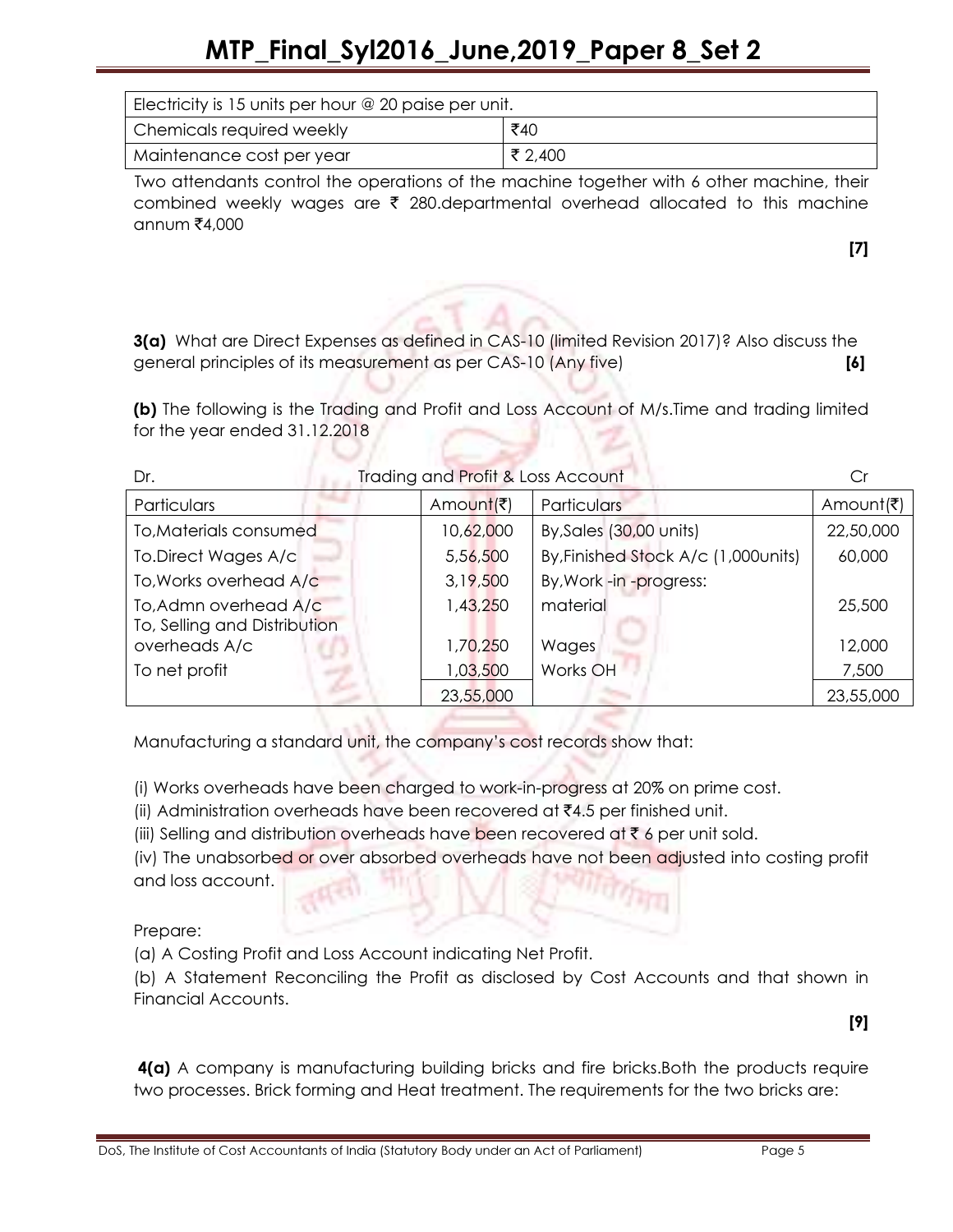# MTP\_Final\_Syl2016\_June,2019\_Paper 8\_Set 2

|                                                   | <b>Building Bricks</b> |          | <b>Fire Bricks</b> |
|---------------------------------------------------|------------------------|----------|--------------------|
| Forming per 100 bricks                            | 3 hrs.                 |          | 2 hrs.             |
| Hear treatment per 100 bricks   2 hrs.            |                        |          | 5 hrs.             |
| Total costs of two departments in one month were: |                        |          |                    |
| Production during the month                       |                        | 42,400   |                    |
| <b>Building</b>                                   |                        | 97,600   |                    |
| Production during the month was                   |                        |          |                    |
| <b>Building Bricks</b>                            |                        | 1,30,000 |                    |
| <b>Fire Bricks</b>                                |                        | 70,000   |                    |

Prepare statement of manufacturing costs for the two varieties of bricks

[8]

**(b)** A product passes through three processes – A,B and C.10,000 units at cost of  $\bar{\tau}$  2.20 were issued to Process A. The other direct expenses were as follows;

|                  | Process $-A$ (₹) | Process- $B(\bar{\bar{z}})$ | Process-C( $\bar{z}$ ) |
|------------------|------------------|-----------------------------|------------------------|
| Sundry materials | 3,000            | 3,000                       | 3,000                  |
| Direct labour    | 9,000            | 16,000                      | 13,000                 |
| Direct expenses  | 2,000            | 2,000                       | 3,004                  |

The wastage of process 'A' was 5 % and in process 'B' 4 %

The wastage of process 'A' was sold at  $\bar{z}0$  .50 per unit and that of 'B' at  $\bar{z}$  1.00 per unit and that of C at  $\bar{x}$  2.00.

The overhead charges were 160% of direct labour. The final product was sold at  $\bar{\tau}$  20 per unit fetching a profit of 20 % on sales.Find out the percentage of wastage in Process 'C'

[7]

**5(a)** Union Transport Company supplies the following details in respect of a truck of 5 tonne capacity

| Cost of truck               | 90.000                 |
|-----------------------------|------------------------|
| <b>Estimated life</b>       | 10 years               |
| Diesel, oil, grease         | ₹ 30 per trip each way |
| Repairs and maintenance     | ₹1,000 p.m             |
| Driver's wages              | ₹1,000 p.m             |
| Cleaner's wages             | ₹ 500 p.m              |
| Insurance                   | ₹9,600 per year        |
| Tax                         | ₹4,800 per year        |
| General supervision charges | ₹ 9,600 per year       |

The truck carries goods to and from the city covering a distance of 50 kms.each way. on outward trip freight is available to the extent of full capacity and on return 20% of capacity.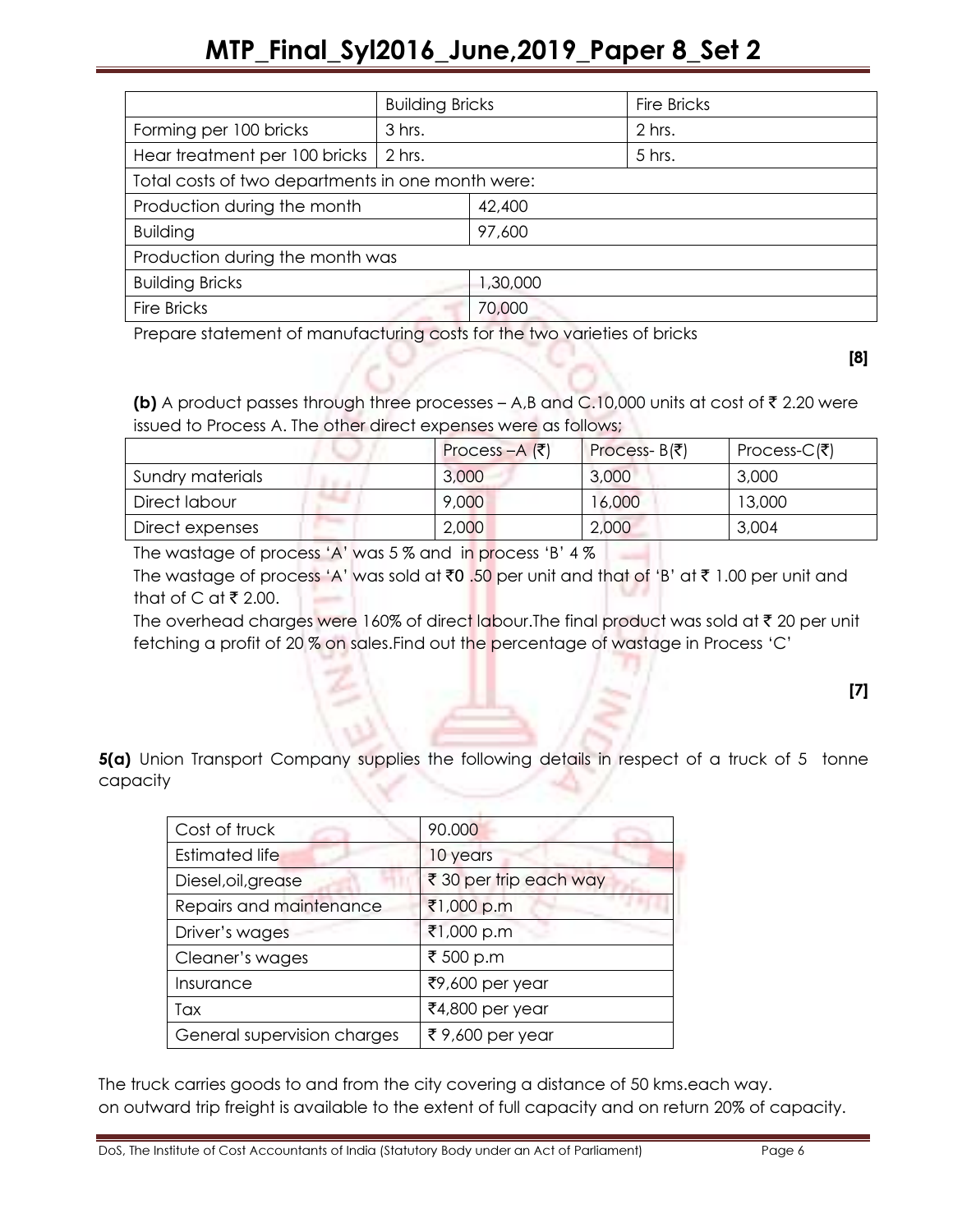Assuming that the truck runs on an average 25 days a month, work out:

(a) Operating cost tonne-km

(b) Rate for tonne per trip that the company should charge if a profit of 50 % on freight is to be earned.

(b) A contractor commenced the work on a particular contract on 1st April, 2018 he usually closes his books of accounts for the year on 31st December of each year. The following information is revealed from his costing records on 31st December, 2018.

|                        | Amount (₹) |
|------------------------|------------|
| Materials sent to site | 43,000     |
| Jr. Engineer           | 12,620     |
| Labour                 | 1,00,220   |

A machine costing  $\bar{\tau}$  30,000 remained in use on site for 1/5th of year. Its working life was estimated at 5 years and scrap value at  $\bar{\tau}$  2,000

A supervisor is paid  $\bar{\tau}$  2,000 per month and had devoted one half of his time on the contract.

All other expenses were  $\bar{\tau}$  14,000 the materials on site were  $\bar{\tau}$  2,500.

The contract price was  $\bar{\tau}$  4,00,000. On 31st December, 2018 2/3rd of the contract was completed however, the architect gave certificate only for  $\bar{\tau}$  2,00,000. On which 80% was paid. Prepare Contract Account.

### [7]

[8]

6(a) SV Ltd a multi product company furnishes you the following data relating to the year 2018:

|            | First Half of the year $(\bar{\zeta})$ | Second Half of the year $(\bar{\zeta})$ |
|------------|----------------------------------------|-----------------------------------------|
| Sales      | 90,000                                 | ,00,000                                 |
| Total cost | 80,000                                 | 86,000                                  |

Assuming that there is no change in price and variable cost and that the fixed expenses are incurred equally in the two half year perid.Calculate For the period

- (i) P/V Ratio
- (ii) Fixed Expenses
- (iii) Break even Sales
- (iv) Percentage of Margin of Safety

(b) A company has a capacity of producing 1 Lakh unit's of a certain product in a month. The sales department reports that the following schedule of sales prices is possible.

| Volume of Production (%) | Selling Price per unit $(\bar{\zeta})$ |
|--------------------------|----------------------------------------|
| 60                       | 1.80                                   |
| 70                       | 1.60                                   |
| 80                       | 1.50                                   |
| 90                       | 1.34                                   |
| 100                      | 1.22                                   |

[8]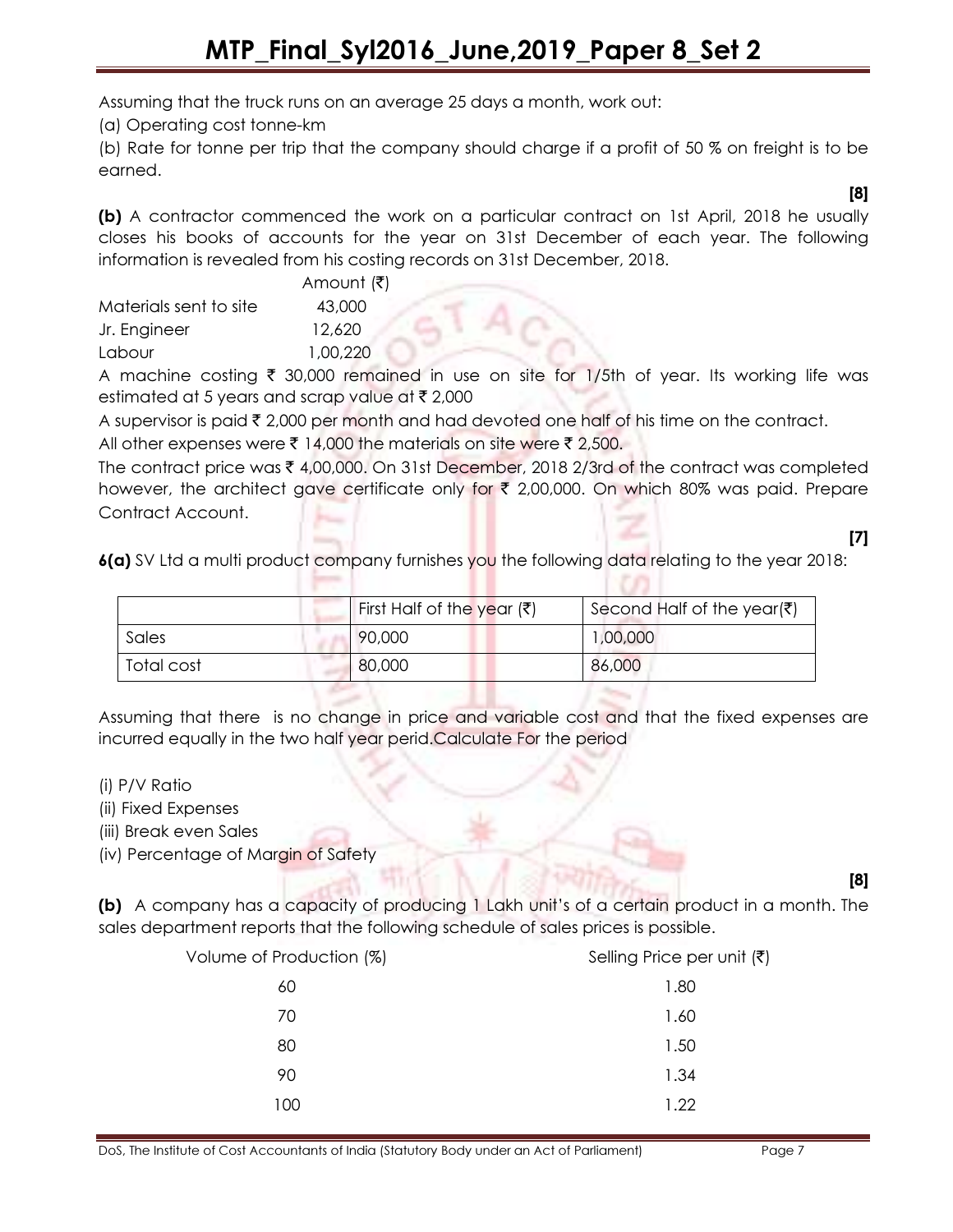The variable cost of manufacture between these levels is 30 paise per unit and fixed cost 80,000.

Prepare a statement showing incremental revenue at each stage. At which volume of production will be the profit be maximum?

[7]

 $7(a)$ The Standard set for material consumption was 100 kg @  $\overline{6}4.50$  per kg.

In a cost period:

Opening stock was 100 kg @  $\bar{\tau}$  4.50 per kg.

Purchases made  $@ \xi 4.30$  per kg.

Consumption 110 kg

Calculate :i)Usage ii)Price variance

1) When variance is calculated at point of purchase

2 )When variance is calculated at point of issue on FIFO basis

3) When variance is calculated at point of issue on LIFO basis

[8]

(b)A chemical company gives you the following standard and actual data of its Chemical No.1456.You are required to calculate the material variance

| <b>Standard Data</b>             |        |
|----------------------------------|--------|
| 450 kg of material A @40 per kg  | 18,000 |
| 360 kg of Material B @ 20 per kg | 7,200  |
| 810 kg Total                     | 25,200 |
| 90 kg Normal loss                |        |
| 720 kg                           | 25,200 |
| Actual Data                      |        |
| 450 kg of material A @38 per kg  | 17,100 |
| 360 kg of Material B @ 20 per kg | 7,920  |
| 810 kg Total                     | 25,020 |
| 50 kg normal loss                |        |
| 760 Kg                           | 25,020 |